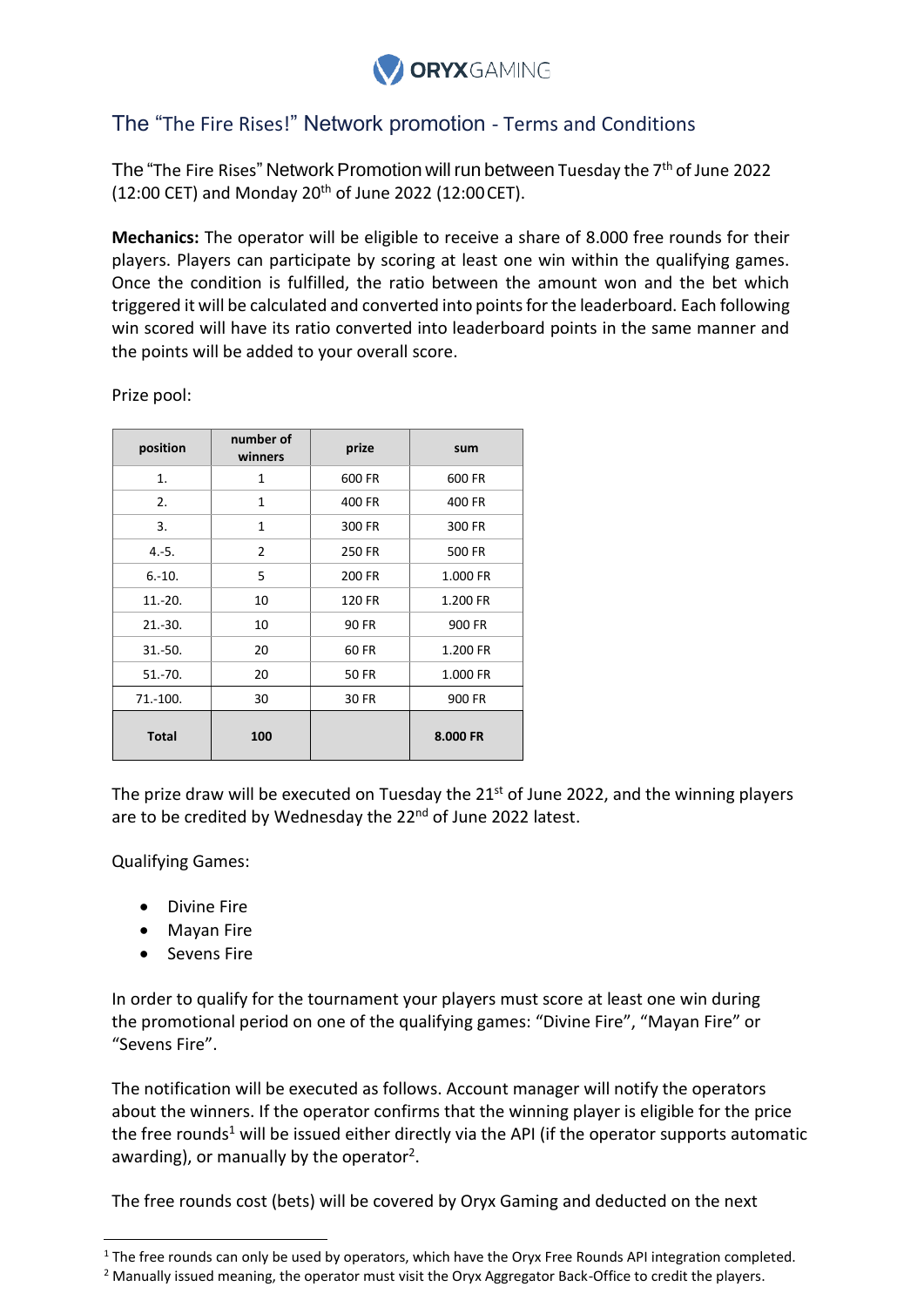

monthly invoice.

The winning players can originate from any participating operator. The value of the free rounds (value 0,20 Euro cent per spin, or currency equivalent) can be used on any of the three qualifying Gamomat games: Divine Fire, Mayan Fire & Sevens Fire.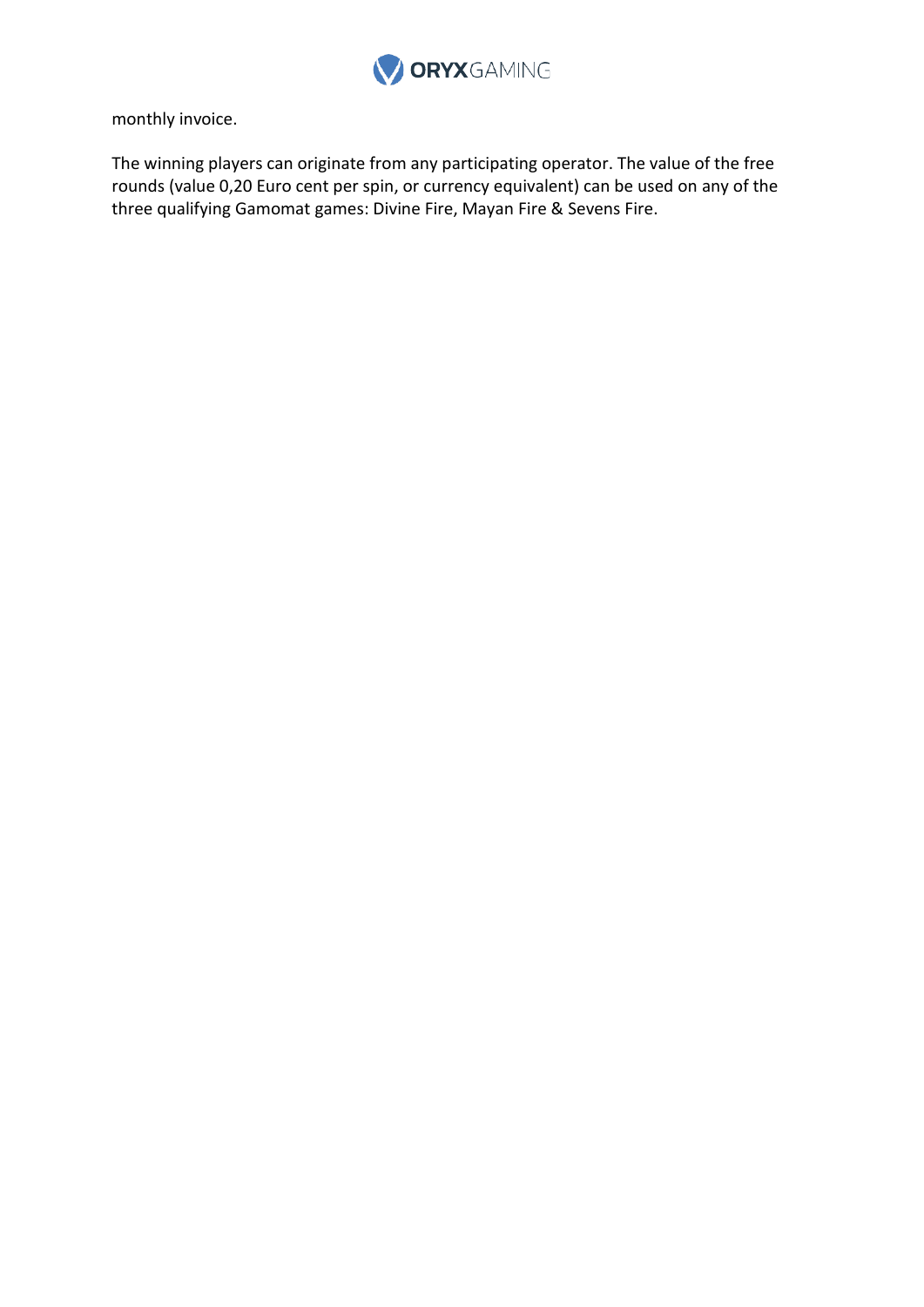

The minimum bet to qualify for the leaderboard is 20 cents per spin.

*What you have to do to participate:*

*The participating games need to be positioned in prominent lobby space. The game needs to be visible upon the players arrival on your website on both mobile and desktop throughout the promotional period.*

*A website slider (featuring the games) needs to be included to your website (desktop and mobile), Gamomat can has prepared a website slider, which can be used in the promotion.*

*The game must have at least one promotional campaign structured around them (Mail, sms, website) we encourage you to share all promotional materials with us.*

*Email campaigns Social media campaigns Advertisement Affiliate promotions Website announcements ...*

## General Terms and Conditions

Elements of the dedicated promo pack must be used on the gaming site(s), in newsletters and other media including social media. The promo pack will be made available in the Oryx client area - Gamomat section.

The participating game need to be positioned in prominent lobby space. The games need to be visible upon the players arrival on your website on both mobile and desktop throughout the promotional period.

Opt into the promotion by Monday the 6<sup>th</sup> of June 2022.

The parties agree that the prize promotion shall be governed by adequate binding terms and conditions which shall be stipulated by the operator and agreed by their players prior to permitting such players to participate in the prize promotion. Consequently, it is the responsibility of the operator to receive, respond to and manage, all player queries and complaints in relation to the prize promotion and the awarded prize. The operator understands that Oryx Gaming involvement in such promotions is limited solely to ensuring the prize draw is awarded impartially.

The operators are obliged to include a minimum set of terms and conditions to the players, namely the terms and conditions received by Oryx Gaming surrounding the players.

Following conditions need to be displayed to the players (Numbered):